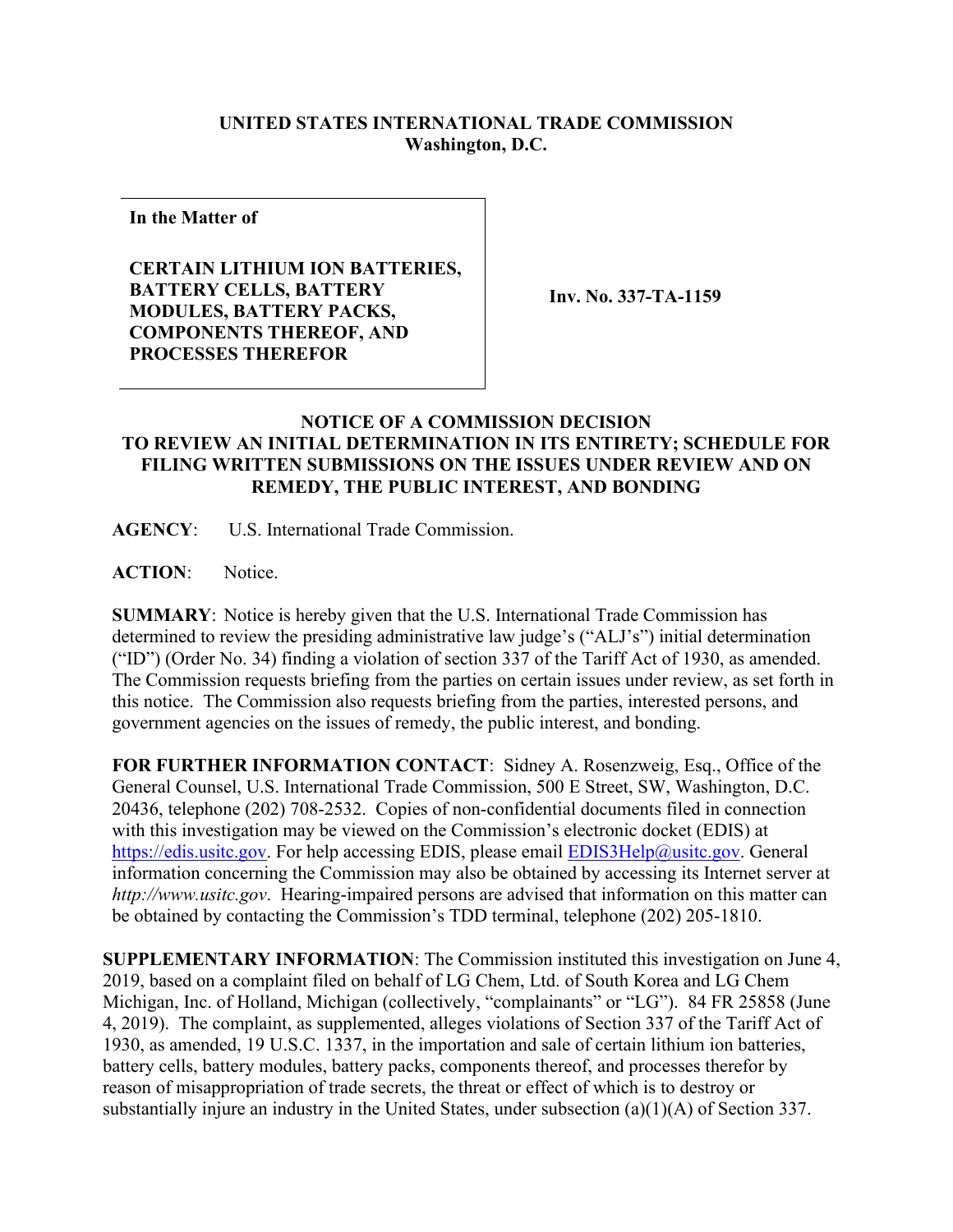The complaint, as supplemented, names SK Innovation Co., Ltd. of Seoul, South Korea and SK Battery America, Inc. of Atlanta, Georgia as the respondents (collectively, "respondents" or "SK"). The Office of Unfair Import Investigations ("OUII") was also named as a party in this investigation.

On November 5, 2019, LG moved for an order entering default judgment against the respondents due to contempt of Order No. 13, which granted in part complainants' motion to compel forensic examination of respondents' computer system due to spoliation of evidence. Respondents opposed the motion and OUII supported the motion.

On February 14, 2020, the ALJ issued the subject initial determination ("ID") (Order No. 34) finding that the respondents spoliated evidence, and that the appropriate remedy is to find the respondents in default. The ID noted that complainants do not seek a general exclusion order, and therefore no issues remain to be litigated, and terminated the investigation. ID at 131.

On March 3, 2020, SK filed a petition for Commission review of the ID. On March 11, 2020, LG and OUII filed oppositions thereto. On March 17, 2020, SK moved for leave to file a reply, which LG opposed on March 18, 2020, and OUII opposed on March 24, 2020.

Having reviewed the record of the investigation, including Order No. 13, the subject ID, the parties' submissions to the ALJ, and SK's submission and LG's and OUII's responses thereto, the Commission has determined to review the ID in its entirety. Accordingly, the Commission has determined to deny SK's motion for leave to file a reply as moot.

In connection with its review, the Commission requests responses to the following questions. The parties are requested to brief their positions with reference to the applicable law and the existing evidentiary record.<sup>[[1\]](#page-1-0)</sup>

- (1) Please discuss what the destroyed evidence was, and whether there are plausible, concrete suggestions as to what the destroyed evidence might have been, in connection with misappropriation of trade secrets (*e.g.*, if SK had not obtained documents and confidences from former LG employees, that SK would not have been able to develop its battery technologies, its battery technologies would not have been as good, or it would have taken longer for SK to develop its battery technologies).
- (2) Please discuss what the destroyed evidence was, and whether there are plausible, concrete suggestions as to what the destroyed evidence might have been, in connection with the economic injury requirement of section 337 *or* the "threat" of economic injury, *see* 19 U.S.C. 1337(a)(1)(A) & (a)(1)(A)(i) (*e.g.*, SK intended to or

<span id="page-1-0"></span><sup>[1]</sup> In reviewing the ID, and in seeking briefing on these issues, the Commission has not determined to excuse any party's noncompliance with Commission rules and the ALJ's procedural requirements, including requirements to present issues in a timely manner. *See, e.g.*, Order No. 2 (June 4, 2019) (ground rules). The Commission may, for example, decline to disturb certain findings in the ID upon finding that issue was not presented in a timely manner to the ALJ.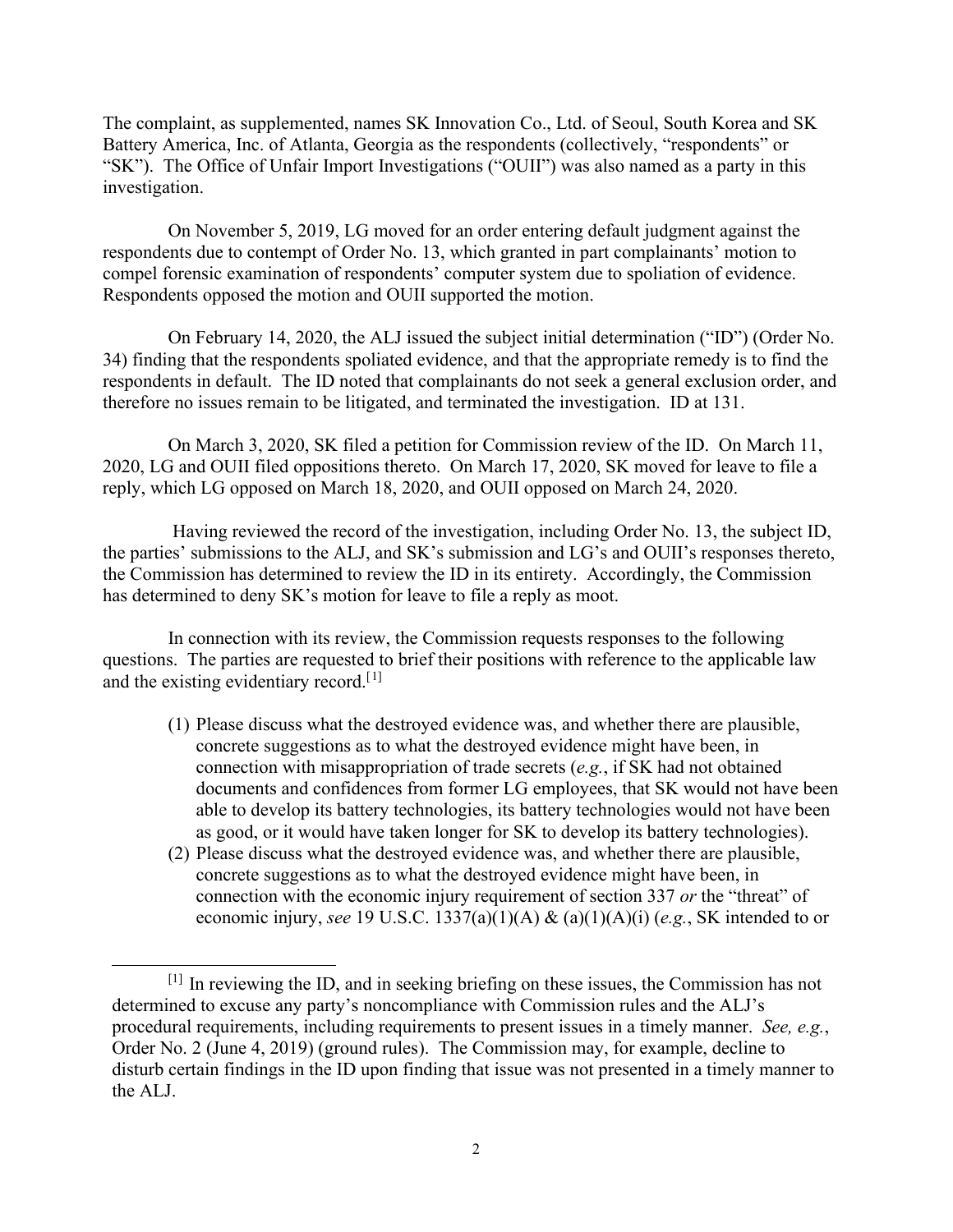projected that it would be able to take market share from LG over the next several years by obtaining documents and confidences from former LG employees,).

(3) It is unclear from the parties' submissions which alleged trade secrets remain within the scope of the investigation at the time of the ID's default finding. The parties are to provide a list of the alleged trade secrets remaining in the investigation at the time of the ID, with citations to the evidentiary record as to when and where in the record each trade secret was asserted by LG and not later withdrawn. SK is not to dispute whether any of the alleged trade secrets that remained within the scope of the investigation are actually trade secrets; SK's existing briefing is adequate as to that issue. To the extent that the parties can provide a joint response to question (3), they should, and it should be presented in LG's opening brief explaining that the other parties do not disagree. Such a list may be appended to the brief without counting against page limitations.

The existing record is adequate as to issues concerning inherent authority; sanctions under Commission rule 210.33 and Federal Rule of Civil Procedure 37; and under *Micron Technology, Inc. v. Rambus Inc.*, 645 F.3d 1311 (Fed Cir. 2011).

In connection with the final disposition of this investigation, the Commission may (1) issue an order that could result in the exclusion of the subject articles from entry into the United States, and/or (2) issue a cease and desist order that could result in the respondent being required to cease and desist from engaging in unfair acts in the importation and sale of such articles. Accordingly, the Commission is interested in receiving written submissions that address the form of remedy, if any, that should be ordered. If a party seeks exclusion of an article from entry into the United States for purposes other than entry for consumption, the party should so indicate and provide information establishing that activities involving other types of entry either are adversely affecting it or likely to do so. For background, see *Certain Devices for Connecting Computers via Telephone Lines*, Inv. No. 337-TA-360, USITC Pub. No. 2843, Comm'n Op. at 7- 10 (Dec. 1994).

The statute requires the Commission to consider the effects of any remedy upon the public interest. The public interest factors the Commission will consider include the effect that an exclusion order and/or cease and desist order would have on (1) the public health and welfare, (2) competitive conditions in the U.S. economy, (3) U.S. production of articles that are like or directly competitive with those that are subject to investigation, and (4) U.S. consumers. The Commission is therefore interested in receiving written submissions that address the aforementioned public interest factors in the context of this investigation.

If the Commission orders some form of remedy, the U.S. Trade Representative, as delegated by the President, has 60 days to approve, disapprove, or take no action on the Commission's determination. *See* Presidential Memorandum of July 21, 2005, 70 FR 43251 (July 26, 2005). During this period, the subject articles would be entitled to enter the United States under bond, in an amount determined by the Commission and prescribed by the Secretary of the Treasury. The Commission is therefore interested in receiving submissions concerning the amount of the bond that should be imposed if a remedy is ordered.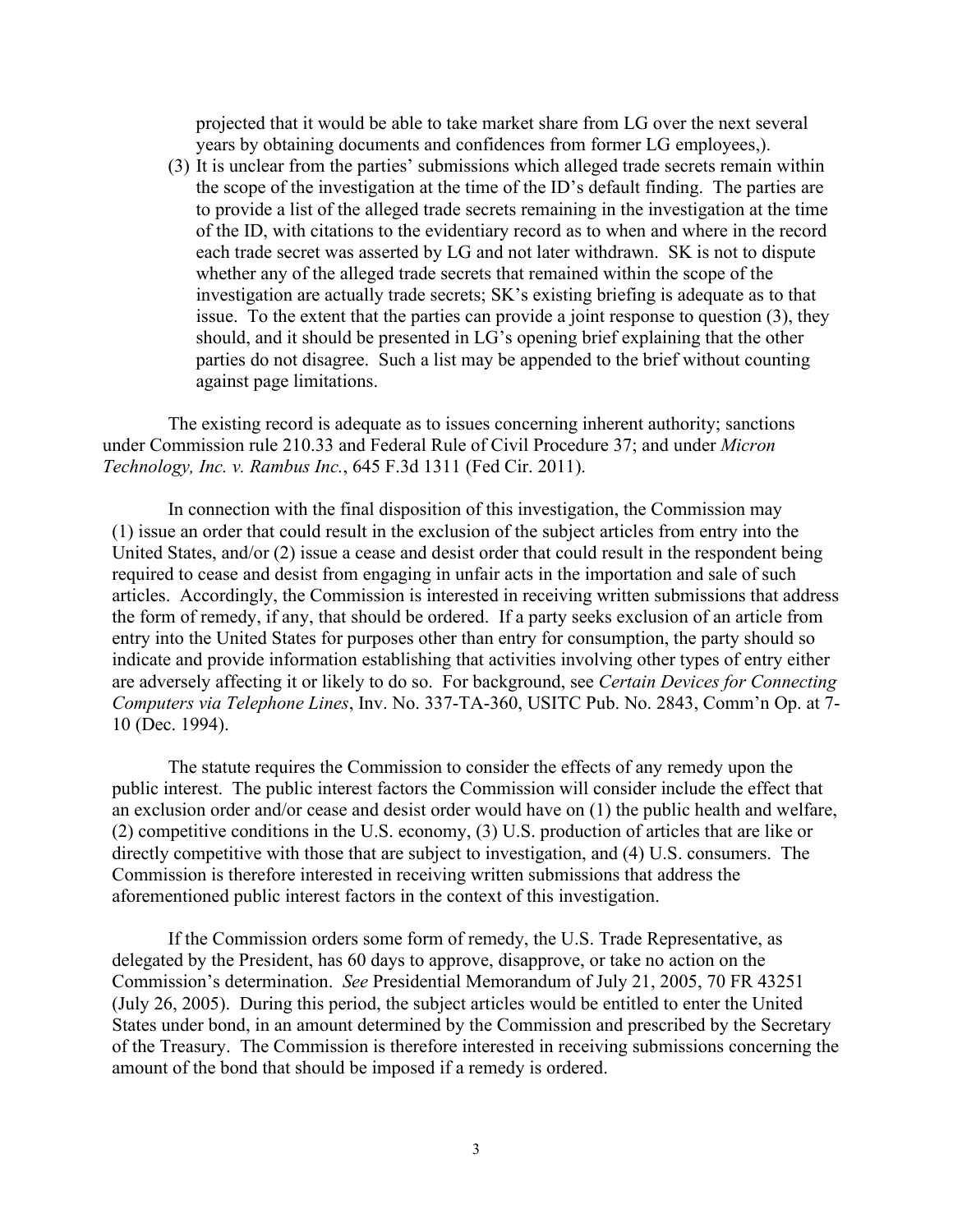**WRITTEN SUBMISSIONS:** The parties to the investigation are requested to file written submissions as to the issues under review. The parties' opening submissions should not exceed 30 pages, and their reply submissions should not exceed 25 pages. Parties to the investigation, interested government agencies, and any other interested parties are encouraged to file written submissions on the issues of remedy, the public interest, and bonding. For the parties, the submissions on remedy, the public interest, and bonding, shall be separate from their submissions as to the issues under review, with page limits of 50 pages for opening submissions and 40 pages for response submissions. In their initial submissions, Complainants and OUII are requested to submit proposed remedial orders for the Commission's consideration. In connection with remedy, the public interest, and bonding, the parties may present whatever responsive briefing they wish, but the briefing must include the following:

## Limited Exclusion Order

- (1) Whether the Commission should issue a limited exclusion order and how Customs should administer the exclusion order, including how Customs may identify which imported articles "embody the misappropriated trade secrets," Compl. ¶ 158, especially in view of the fact that the complaint itself references future discovery as to such issues, *id.*, and the parties have not yet addressed such discovery in their submissions to the Commission.
- (2) The appropriate length for a limited exclusion order, if any.
- (3) Whether the statutory public interest factors of 19 U.S.C. § 1337(d)(1) should result in a Commission finding that some or all of the accused articles should not be excluded, or warrant tailoring of any limited exclusion order.

### Cease and Desist Order

- (1) Against which respondent(s) a cease and desist order, if any, should issue.
- (2) The appropriate length for one or more cease and desist orders, if any.
- (3) Whether the statutory public interest factors of 19 U.S.C. § 1337(f)(1) should result in a Commission finding that a cease and desist order not issue, or warrant tailoring of any cease and desist order.

### Bond

(1) What the appropriate amount of bond, if any, should be during the Presidential Review period. *See* 19 U.S.C. § 1337(j)(3).

Initial written submissions and proposed remedial orders must be filed no later than close of business on Friday, May 1, 2020. Reply submissions must be filed no later than the close of business on Tuesday, May 12, 2019. No further submissions on these issues will be permitted unless otherwise ordered by the Commission. Persons filing written submissions must file the original document electronically on or before the deadlines stated above. The Commission's paper filing requirements in 19 C.F.R. 210.4(f) are currently waived. 85 Fed. Reg. 15798 (March 19, 2020). Submissions should refer to the investigation number (Inv. No. 337-TA-1159) in a prominent place on the cover page and/or the first page. (*See* Handbook for Electronic Filing Procedures, *[https://www.usitc.gov/documents/handbook\\_on\\_filing\\_procedures.pdf](https://www.usitc.gov/documents/handbook_on_filing_procedures.pdf)* ). Persons with questions regarding filing should contact the Secretary at (202) 205-2000.